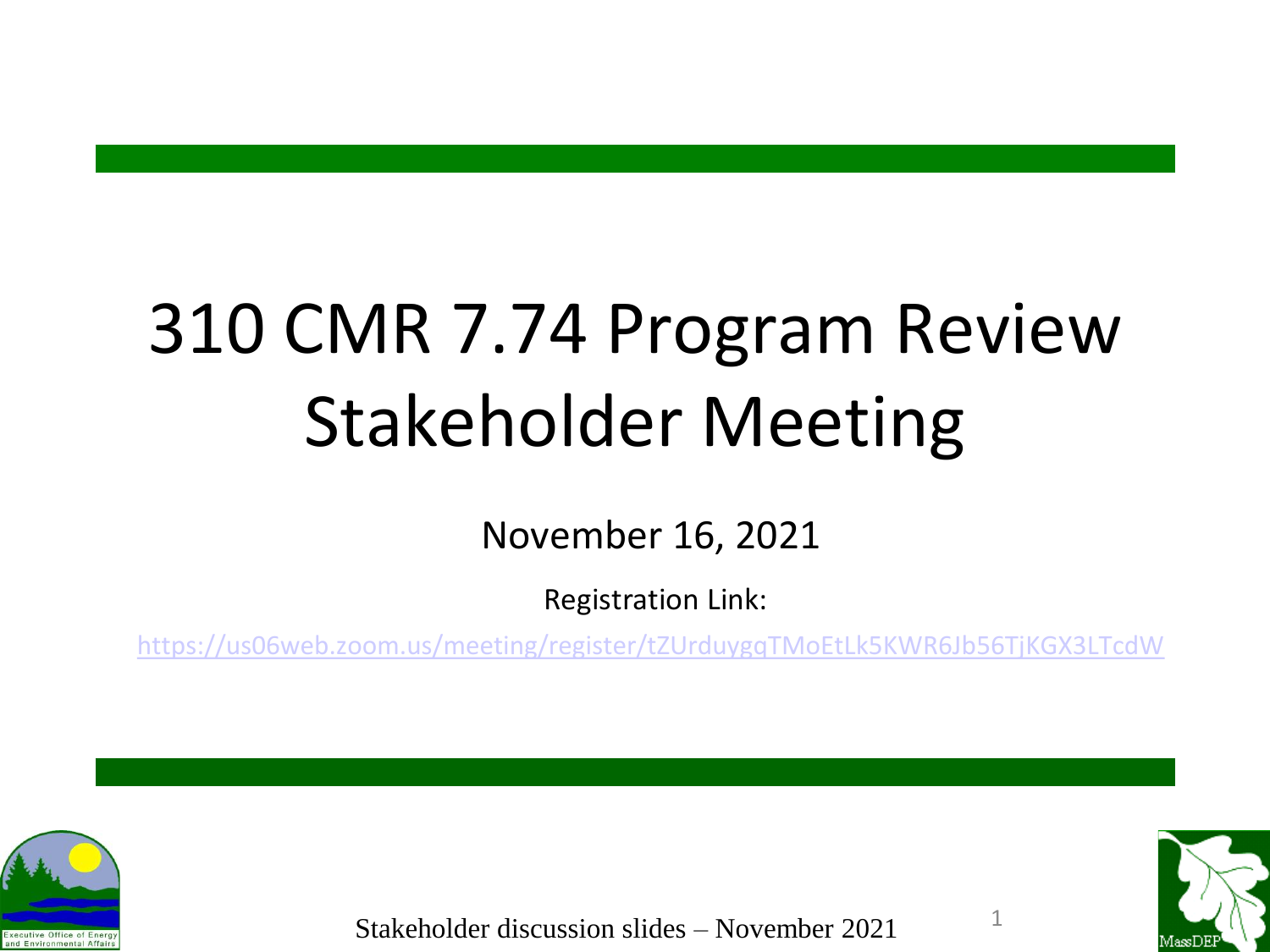## Meeting Outline

- 310 CMR 7.74 program review process (5 min)
- Summary of comments received in May (5 min)
- Market monitor recommendation (10 min)
- Questions, discussion, and comments ( $\approx$  30 min)
- Written comments: to [climate.strategies@mass.gov](mailto:climate.strategies@mass.gov) by 12/9

• Note: *No changes to upcoming December auction*





 $\overline{\phantom{a}}$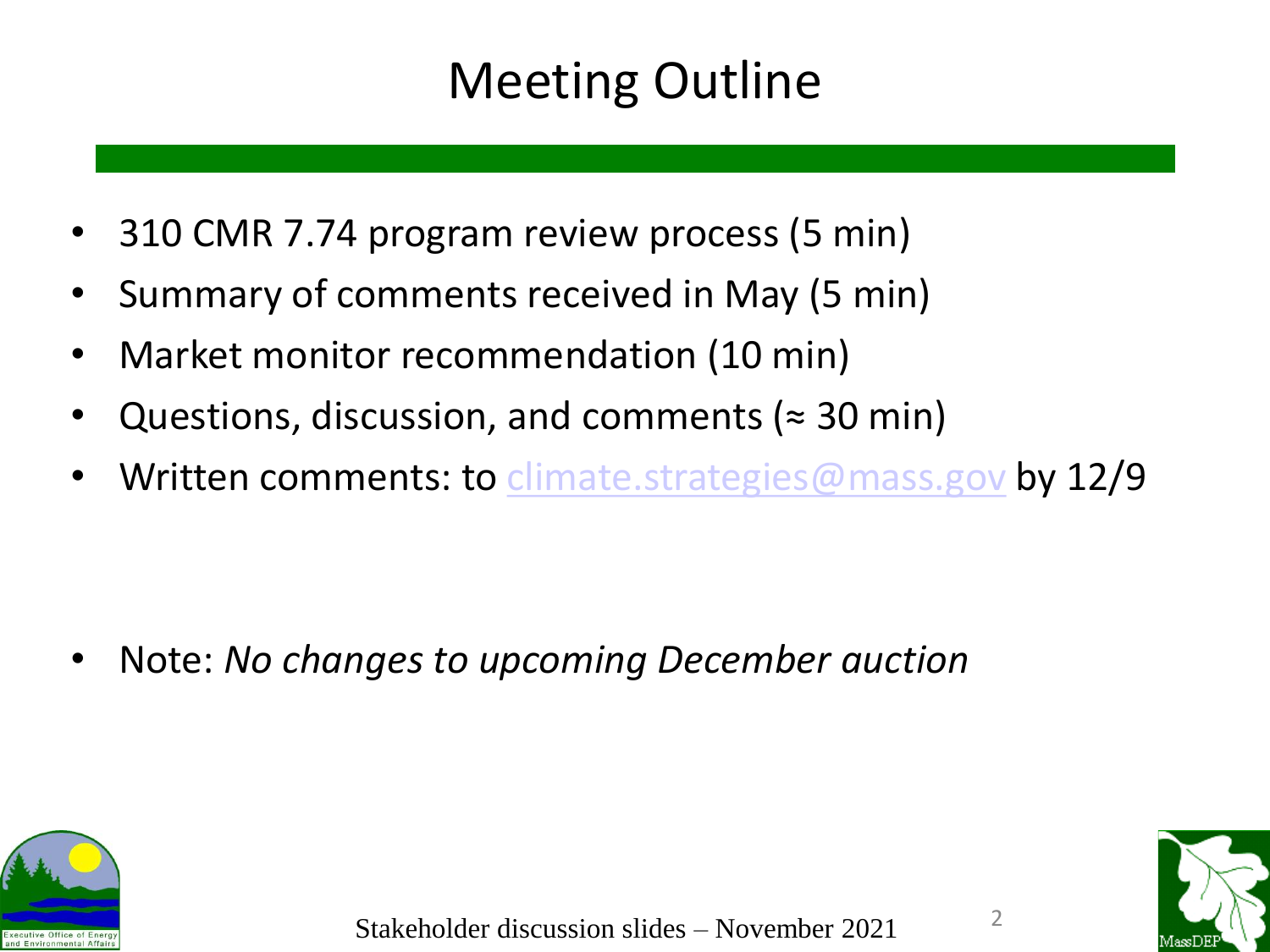#### 310 CMR program review process

- 310 CMR 7.74(11): *Not later than December 31, 2021 and every ten years thereafter, the Department shall complete a review, including an opportunity for public comment, of the requirements of 310 CMR 7.74 to determine whether the program should be amended. This review shall evaluate CO2 emissions, costs, consistency with statewide CO2 emissions limits established pursuant to M.G.L. c. 21N, and any other information relevant to review of the program.*
- May 2021: Discussion Document and public comment period on scope of review
- November 2021: Public comment period on changes to the auction schedule (and any other topics raised by stakeholders)



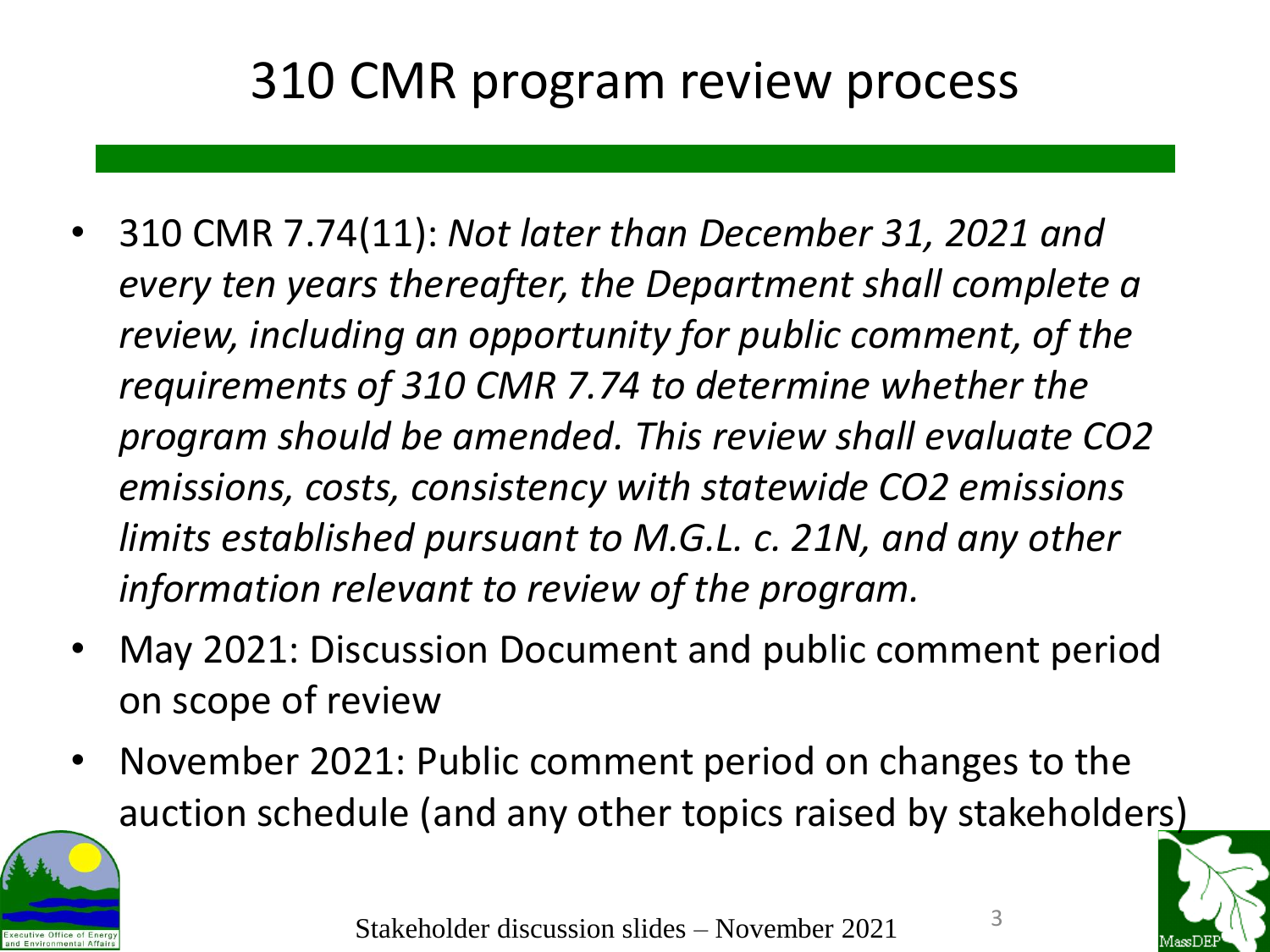# Summary of comments received in May

- No particular program change was supported by more than 1- 2 commenters
- Comments on stringency were mixed, but generally not supportive of specific changes
- One commenter suggested an annual auction of banked allowances, but other comments were mixed or opposed to any changes in banking
- Two commenters supported facility-specific bid limits
- No commenters supported advance auctions, and two expressed concerns



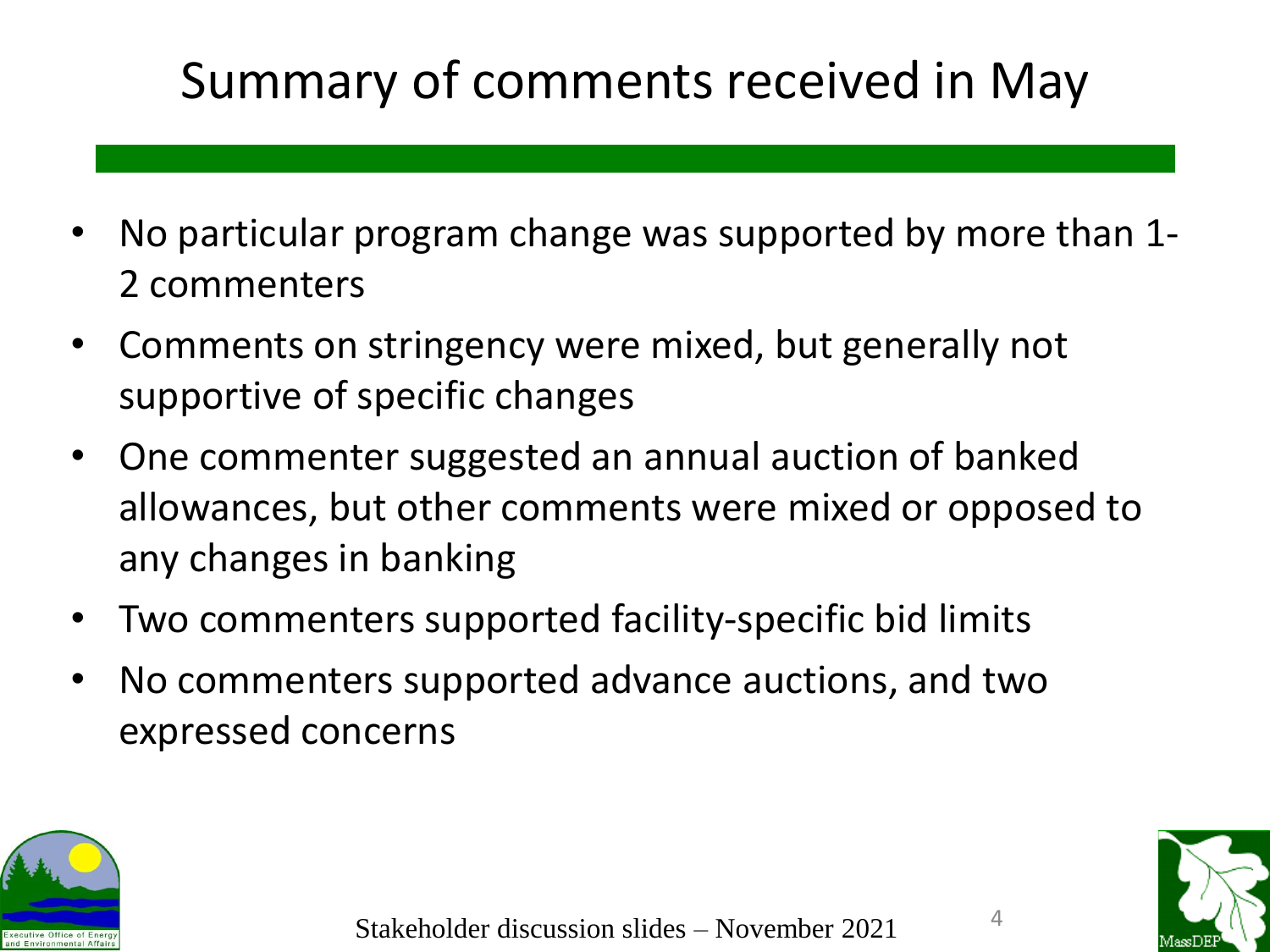## Market monitor recommendation (rationale)

- April 2021: *Future program review activities could consider the sale of future allowance vintages . . . Such a change . . . would provide firms more opportunity to engage in hedging, would enhance price discovery for future vintages, and may increase liquidity for current period allowances which would otherwise be held for future compliance obligations.*
- August 2021: *I recommend conducting quarterly auctions for future control period allowances*. . . *The lack of comments on the proposed change should not be taken as an indication that the proposed change would not be beneficial . . . the sale of future year allowances would* [expand] *the pool of allowances in circulation, thereby making it . . . easier. . . to obtain needed allowances.*



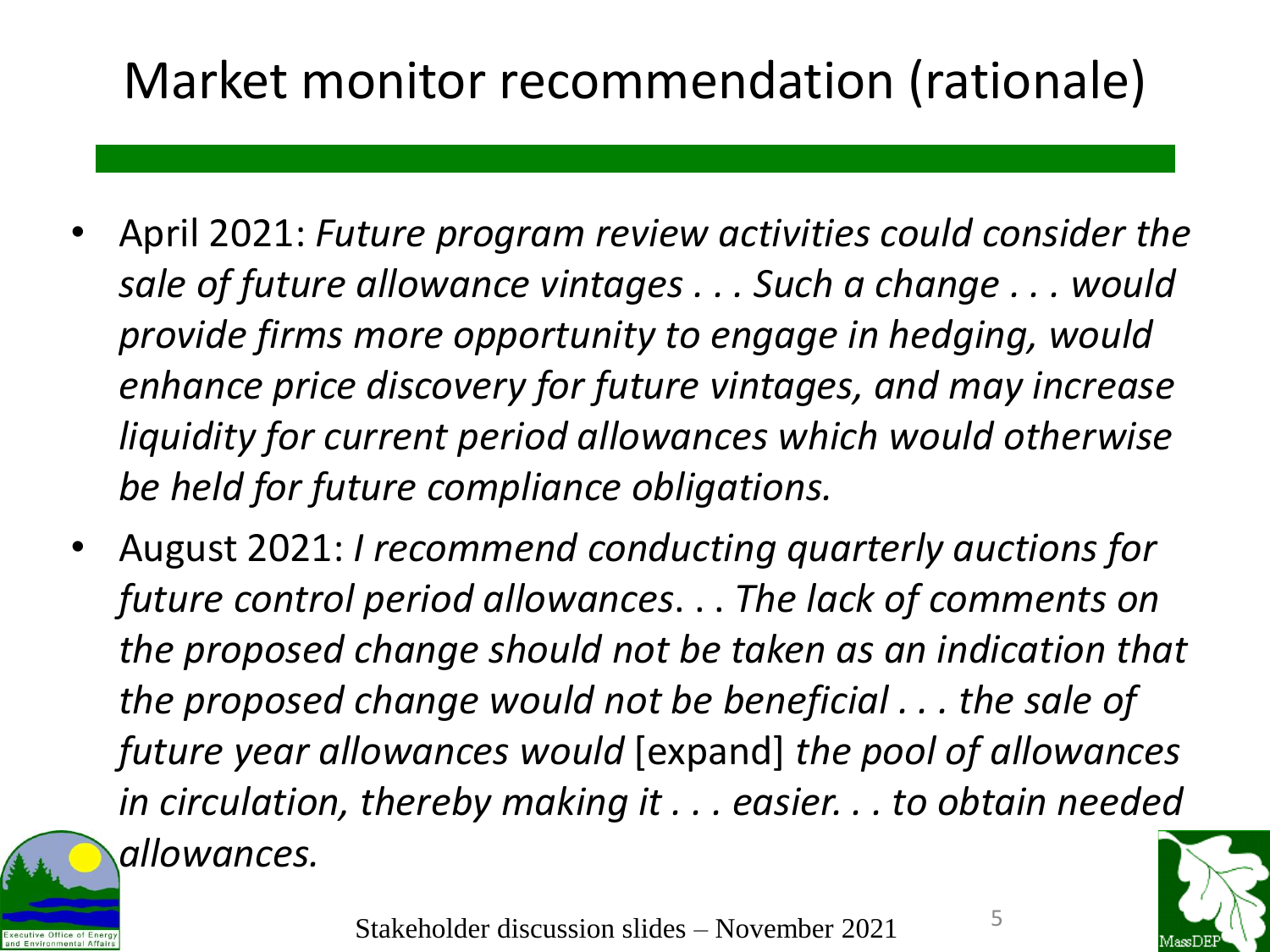# Market monitor recommendation (process)

- *I would recommend selling a relatively small number of allowances for future compliance in each quarterly auction (e.g., 5 percent of the annual cap). This would be sufficient to promote price discovery and allow firms to hedge future power sales (without bidding up the price of allowances in the current year).*
- *The sale of two different vintages could be done by conducting two auctions simultaneously. . .However, a more efficient alternative process would offer allowances from both compliance years in a single auction with a joint market clearing rule* [that] *would allow winning bids for future year allowances to be filled by current year allowances.*